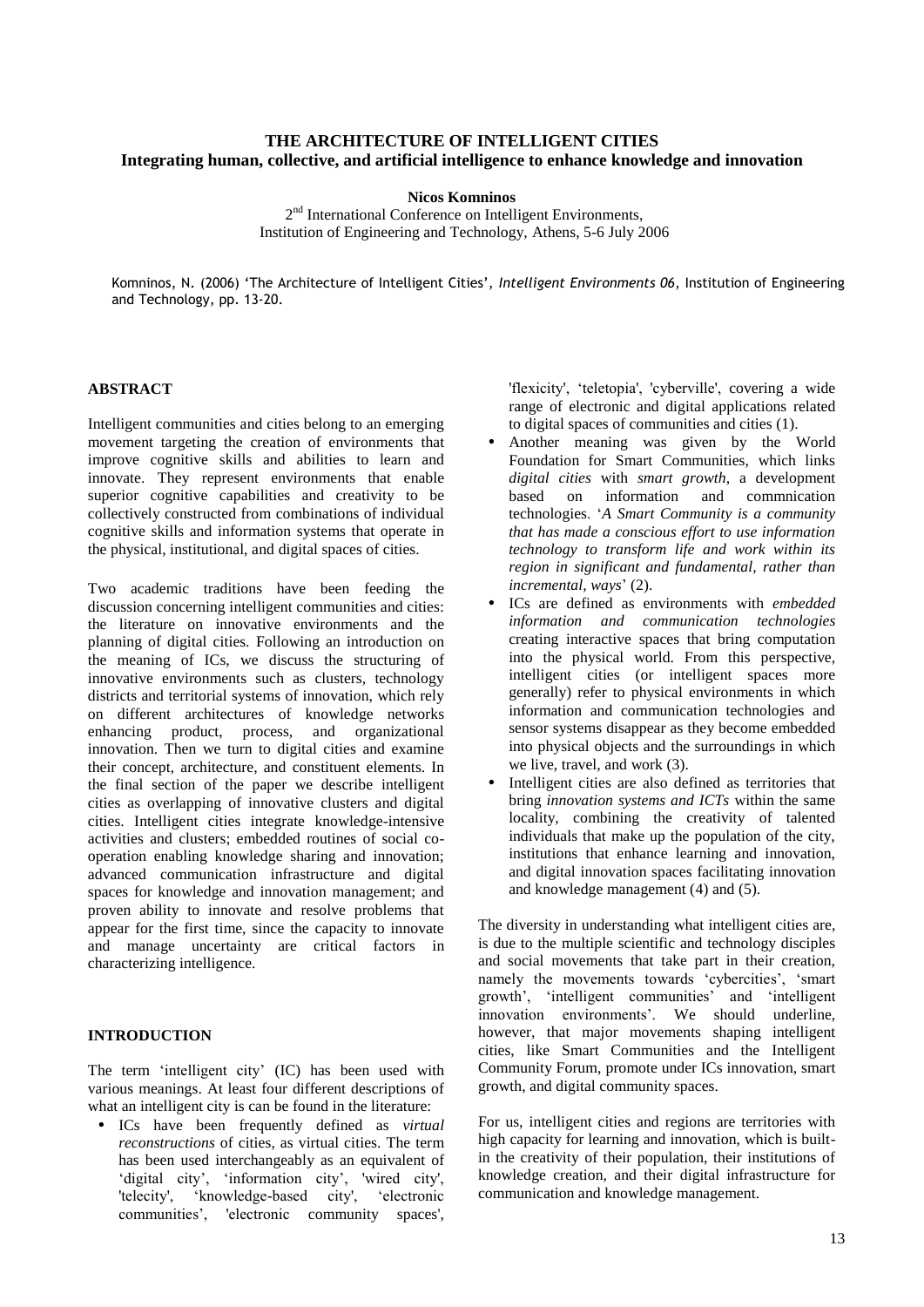The distinctive characteristic of intelligent cities is their increased performance in the field of innovation, because innovation and solving of new problems are distinctive features of intelligence. In this sense, intelligent cities and regions constitute advanced territorial systems of innovation, in which the institutional mechanisms for knowledge creation and application are facilitated by digital spaces and online tools for communication and knowledge management.

#### **CLUSTERS AND SYSTEMS OF INNOVATION**

The way for intelligent cities and regions is paved by clusters of innovative organizations forming networks, technology districts, poles, and systems of innovation.

Today, the mainstream view for innovation is that it is systemic. Theories of innovation have radically changed during the past few years. Both the traditional Schumpeterian model (6), regarding innovation as an internal activity of the firm and the linear innovation model in which new product development follows a step-by-step sequence from discovery, idea generation, business case analysis, to product development, testing, and launce (7), have been found inadequate. Innovation is increasingly regarded as a collaborative and evolutionary process taking place within environments augmenting discovery and idea generation and selecting the most plausible innovations.

The systemic theory of innovation was initially formulated at national level. Founding publications by Lundvall (8) and Nelson (9) described and focused on national systems of innovation. Gradually however, there was a shift towards the regional and local levels. A series of publications have shown that innovation processes are embedded in regional conditions shaping regional systems of innovation (10), (11). Kaufmann and Todtling (12) identified five major mechanisms than explain the regional embeddedness of innovation:

- Many of the preconditions of innovation, such as qualifications of the labor force, education, research institutions, knowledge externalities and spillovers, are immobile, giving some regions advantages over others.
- Industrial clusters are localized giving rise to specific innovation patterns within networks and industry sectors.
- A common technical culture may develop through collective learning taking place into a regional productive system.
- University-industry links and knowledge spillovers are region specific.
- Regional policy is playing an active role in innovation providing support through institutions and agencies.

The structure of such regional agglomerations and territorial systems of innovation (technology districts,

technopoles, innovative clusters, technology parks, innovating regions) can be described in terms of components, knowledge networks, institutions, and innovation outcomes.

In innovation-led clusters, main actors come from the company, the R&D, the technology transfer, and the funding sectors. Components of the systems are innovative firms; supplier firms; customer firms; universities; research organizations; technology transfer institutions; IPR lawyers; consultants; training institutions; incubators; funding organizations; government agencies; monitoring organizations.

Components are organized in networks because innovation is based on their combined action. What gives value to components is their cooperation. The reason for the networks' existence is to enable innovation, facilitate and augment creativity at the company level, the latter being the ultimate producer and beneficiary of innovation. Various forms of networks appear within innovation systems: clusters, technology districts, small innovation systems, flexible short term alliances. The connecting substance of all networks is knowledge. What flows within innovation networks is mainly knowledge.

All kinds of knowledge flow within innovation networks. Dawes (13), reviewing the literature on knowledge types argues that knowledge can be divided into three categories: declarative (about facts), procedural (dealing with know-how), and conditional (linking conditions and effects); it can also take two forms, 'explicit knowledge' that is transmittable in formal languages, codified and captured in libraries, archives and databases; and 'tacit ' knowledge which has a personal dimension that makes it hard to formalize and transmit in other ways than personal communication. Morgan (14) has explained that tacit knowledge is spatially sticky, and this quality sustains the trend of innovative activities towards agglomeration.

A critical element for the operation of knowledge networks is institutional action. Institutions for knowledge creation, information dissemination, intellectual property management, knowledge assessment and funding act as switches which turn funding on and off and take 'kill' or 'go' decisions in the innovation process. To do so, institutions are placed upon the knowledge networks linking the company with its external partners. Knowledge networks and institutional regulation change from one innovation round to the other, enabling a constant renewal of technologies and avoiding technology lock-in.

Knowledge networks architecture changes with respect to the innovation processes that take place in the system. Innovation routes, such as cooperative R&D, strategic intelligence, product innovation, process innovation, spin-off creation, opening new markets, attraction of knowledge-intensive organizations, involve fundamentally different knowledge networks. Different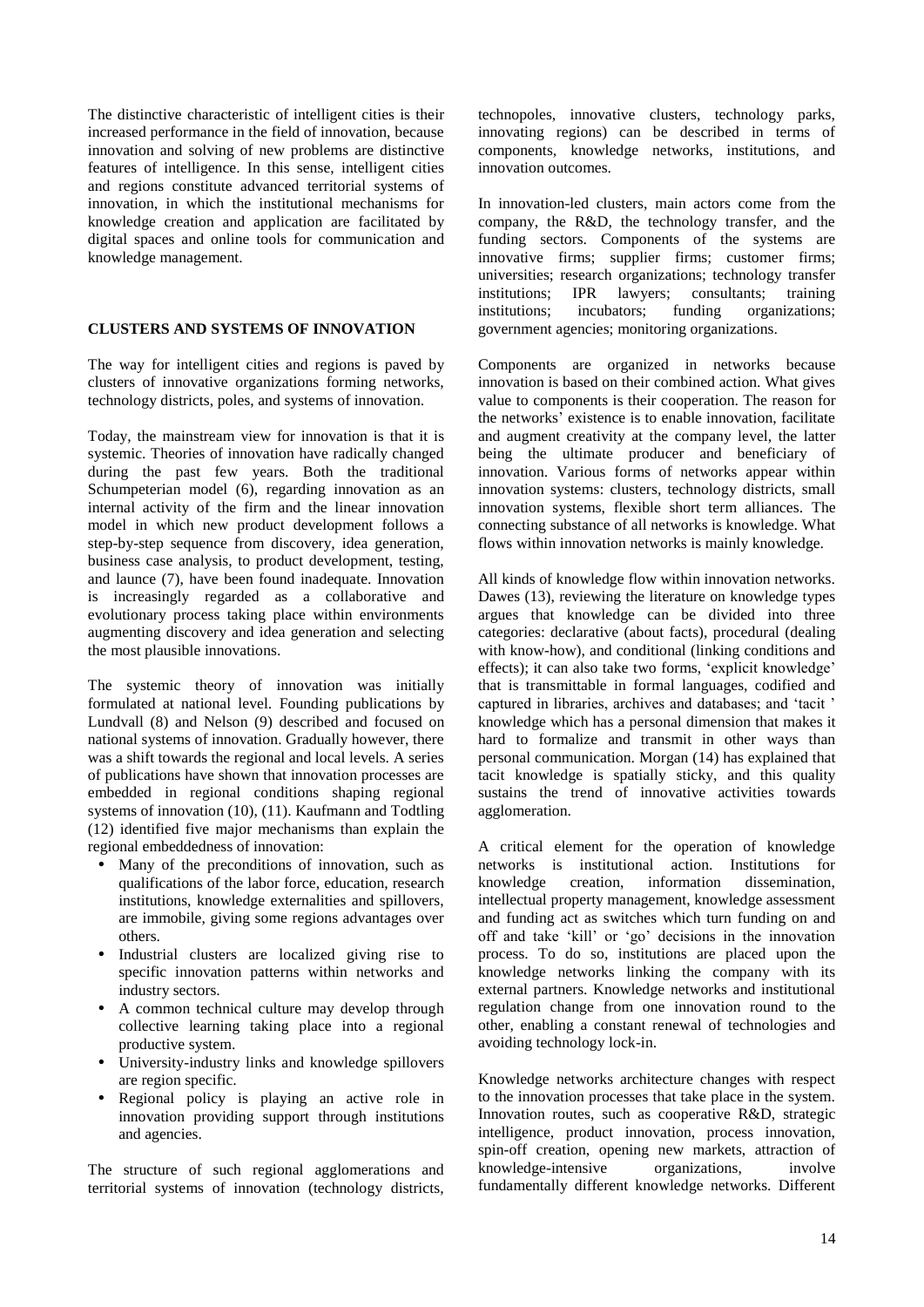forms of innovation demand different partners and alliances. A cooperative R&D project demands quite different network architecture from a cooperative project of strategic intelligence for a cluster.

The entire landscape of knowledge networks within innovative clusters is extremely complex and variable. In the connectivity of components (partners) two conditions predominate:

- The creation of knowledge networks with various architectures, which are separated by science and technology borders; and
- The operation of switches regulating the flow of knowledge between the components, which are administrated by knowledge creation, transfer, and application institutions, namely R&D centers, technology intermediary organizations, and companies.

Major forms of innovation within clusters (product, process, and organizational innovations) stand on different architectures of knowledge networks, focusing on new product development, technology transfer, and the supply chain. Because innovation relies on knowledge and information networks, digital spaces and collaborative IT applications have become an important source of novel product, process, and organizational solutions.

# **DIGITAL CITIES**

The digital city is the dominant form of community space corresponding to a territory. Digital cities cover a very wide range of digital networks and software applications facilitating multiple aspects of the social and economic life of cities: commerce, transactions, security, health, education, work, leisure, transport, and others.

Authors of two important books on digital cities claim that the concept of digital city is a metaphor (15), (16).

*‗As a platform for community networks, information spaces using the city metaphor are being developed in worldwide*' (p. 87) (17).

'It is evident that "digital city" is a metaphor. *Metaphors (from Greek metaphora – transfer) serve to create new meanings by transferring the semantics of one concept into the semantics of another concept. Metaphors are habitually used to interpret an unknown "world" (perception, experience, etc.) – the target – in terms of a familiar world – the source. Metaphorical explanation often helps us understand highly abstract and complex phenomena by relating them to phenomena we know well (or, at least, better). In so doing, a metaphor preserves (part of) structure of the original concept, but substitutes its functional contents, anticipating* 

*the corresponding change in its properties and meaning.*' (p. 57-58) (18).

This understanding is based on an assumption of strong similarity between the physical city and its digital counterpart; a similarity that goes beyond the image of physical space and includes structural and functional characteristics as well. The '*digital city is a metaphor called to denote a complex digital product with properties structurally similar to the ones of physical cities*' (p. 66) (18).

We won't agree with this description. It is common knowledge that a digital city is structurally different from the physical city of reference. Not all elements of the physical city have their equivalent digital representation. Imaginary elements may also take part in the digital construction. Proximity in terms of distance and time is warped. Even in simulations, 2D in the case of urban transport agents and 3D in the case of reconstruction of historical spaces and city buildings, similarity does not go beyond the form of the city. The functional aspects of the city are poorly represented through extreme simplification; social and economic relations are not represented at all.

For us, a digital city is a community digital space, which is used to facilitate and augment the activities and functions taking place within the physical space of the city. The community space is built as network of distorted representations of the city. The representation is distorted for two reasons. First, it represents a city partially and not accurately; and second, it may include virtual elements non-existent in the physical space. The community space is network-based because each element of the digital city is linked to an element of the physical city, and to other digital elements of the community space; and limitless relationships and dynamic combinations between its constituting digital elements are possible.

The distorted digital representations reflect both the space and the functions of the physical city. The informational part of the digital city represents the activities of the city; the site-seeing part represents the physical space of the city; e-market applications represent commerce and stores of the city; e-health applications represent health services, and so forth. Through these representations and their links to physical city infrastructure and services, a digital city may inform and mediate in transactions and provision of real services of commerce, health, education, government.

Understanding the digital city more as a distorted representation than a metaphor or simulation of the physical city implies that the architecture of digital cities is not homologous to physical ones; it doesn't derive from the physical city and its functions, but from the qualities of the digital elements and the scope of their existence. The digital dimension has its own rationality; it is not merely a derivative of physical space.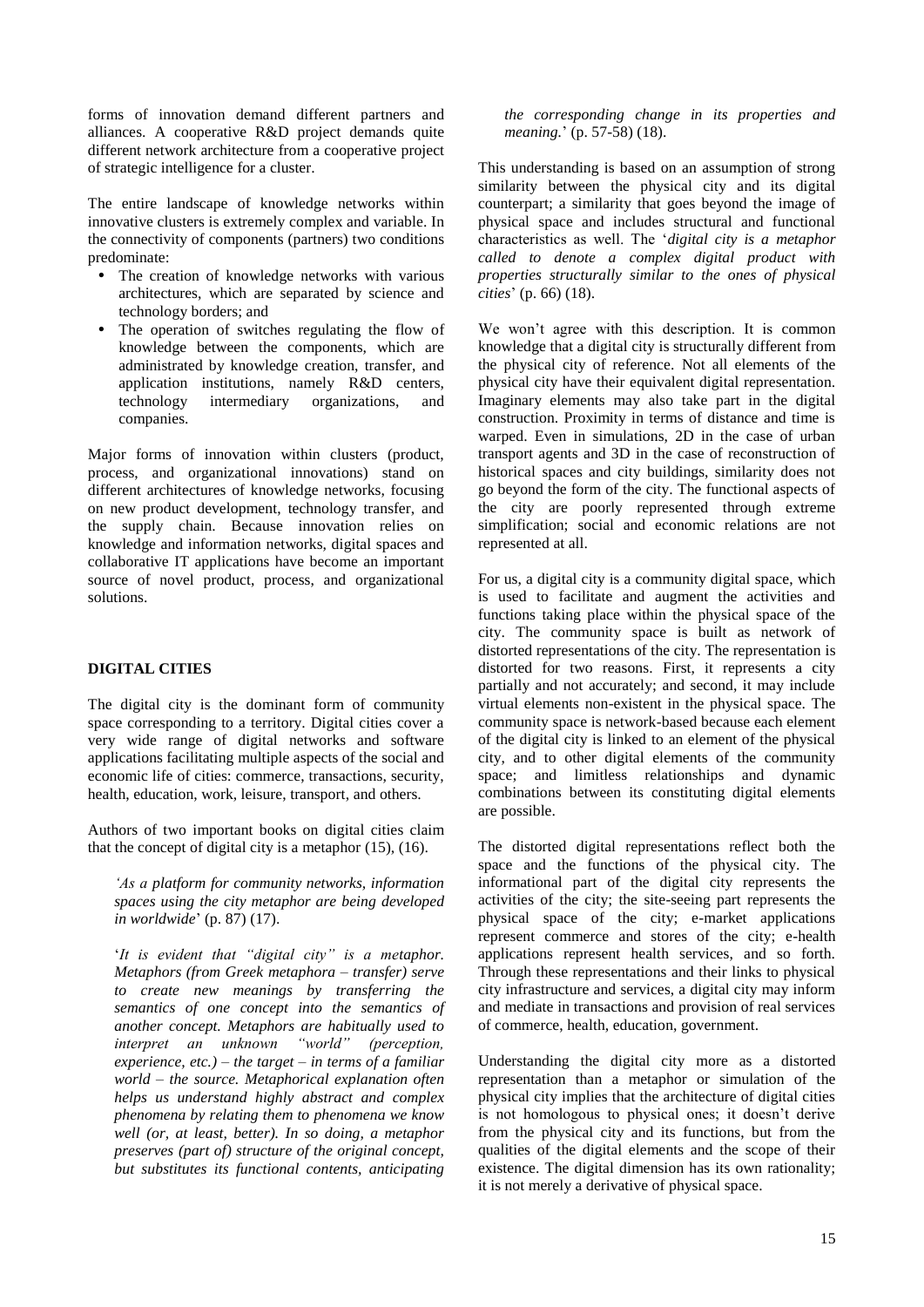Ishida (17) gives a good account of the diversity of digital cities' architecture. He compares four different types of cities on the web, and looks at their architecture of data, form, and functions:

- A commercial digital city, which concentrates on commercial information with principal scope of making money for its owners. Digital cities created by America Online (AOL) follow this model and are structured as portals similar to 'yellow pages'. They provide local information, relevant news, community resources, entertainment, and commerce, together with advertising local markets such as auto, real estate, employment, and health.
- A policy-driven or governmental digital city, the digital city of Amsterdam, which was created to facilitate communication between the municipal council and the citizens.
- A virtual city, the virtual Helsinki, which represents the city using 3D models of buildings and public spaces, offering virtual tours and broadband communication between the citizens and various service providers located in the city.
- A multi-purpose digital city, the digital city of Kyoto, in which people can get information on traffic, weather, parking, shopping, take a view of the physical environment and sightseeing thought 3D models and panoramic pictures, and have opportunities for interaction with other residents and visitors.

The architecture of the four cases varies enormously (on the same see also, Schuler (19). In the most advanced multi-purpose and multi-functional digital city of Kyoto, the construction of the city is based on three layers. The first, which Ishida calls 'information layer', contains data; it is a repository of raw material, html archives, real-time sensory data, media, text, and other data organized in geographical databases. The second layer is the 'interface layer', which contains maps of the city, 3D representations, city furniture, cars, buses, trains, avatars that simulate the human presence and all the graphic design and objects that visualize the city. The third layer is the 'interaction layer' where people interact with each other, exchange information and communicate. In the other cases (commercial city-portal, communication platform, and virtual city) architectures are simpler. The city is reduced to just a directory of urban information organized as a portal of logical and meaningful categories; to a platform for communication, a forum giving access to the municipal discussion and debate; to an aggregate of visual data.

Through this comparative study, it becomes clear that the architecture of digital cities is not uniform, but it is objective-driven, designed to fulfill scopes of information, communication, and service delivery. However, it seems possible to devise a universal model of digital cities from which all combinations and alternative designs may derive.

Looking at a large number of digital cities on the web, we found that their architecture may be described by a four level structure. The first is the *information storehouse*, a database including all digital content, in any form, texts, images, diagrams, sounds, video, and multimedia. The digital content is usually organized according to the logical patterns, the districts, and the hierarchy of the city. The second is the *applications* level, which structure the digital content and provide online services. A digital city that offers information services, e-market, and e-government, includes at least three applications, which assume the tasks of delivering information, commercial, and governmental services. The third and upper level is *user interface*, which includes all the web pages that users visit in order to get the services provided by the digital city. Driving a user in the different areas of the digital city, the user interface may utilize maps, 3D images, texts, and diagrams. Then, a fourth level is *administration*, a tool crossing the database and the applications, which enables managing the user rights to the applications and the digital content of the database.

This universal architecture of digital cities is composed of three vertical levels (content, applications, and interface) and multiple horizontal applications (functions), depending on the breadth of the digital city services (representation, information, work, leisure, commerce, transactions, etc.) (Fig. 1). The model is generic and by customization may serve any concept of digital city, specialized in site-seeing, e-government or ework. The structure is independent of the medium on which the city runs. The latter may be the Internet, a municipal network or a metropolitan network made of fiber optic lines or wireless links.



**Figure 1: Digital Cities Structure**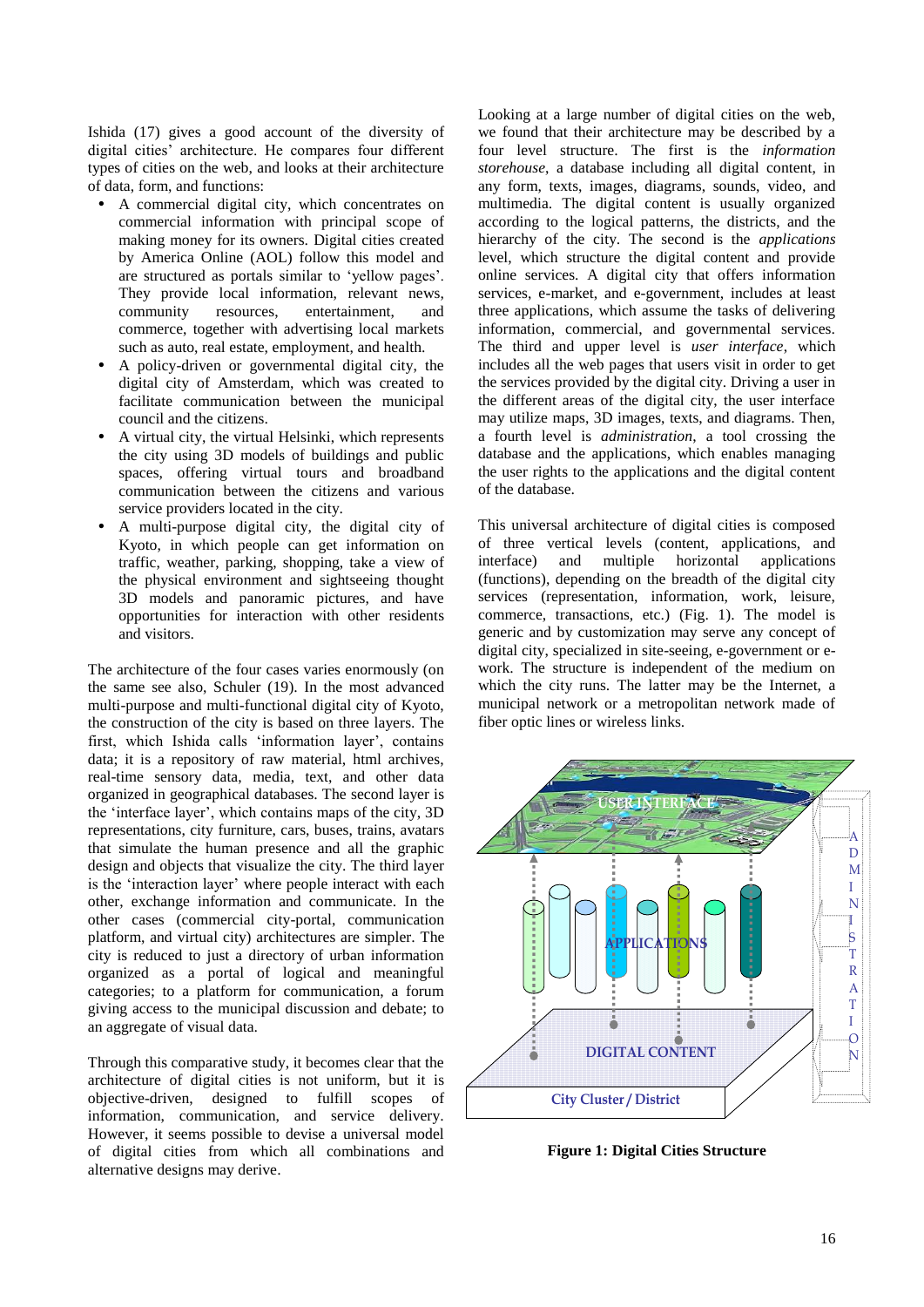This conception, which is common to many digital city developers, suffers from overplanning. The digital city is conceived as a fully controlled digital construction created by a central agency, which has absolute control over all its elements and functions. This would never happen in a real city. Cities emerge from multiple actions of their people rather than being created by a central planning agency of absolute power. They materialize the effect of countless simultaneous preferences, choices, and actions, rather than the will of a central planning authority.

Transferring the organization principles of physical cities on the level of digital ones implies avoiding the characterizations of individual websites as digital cities. On the contrary, the sum of websites referring to the form, activities, and functions of a city should be considered a digital city, regardless of the number of these websites and their hosting in various cities and regions of the globe.

### **ARCHITECTURE OF INTELLIGENT CITIES**

Intelligent cities are created by the fusion of innovative clusters and digital cities, with the purpose to enhance knowledge and innovation. The fusion is based on two objective conditions: (1) innovation and digital cities are both community-based processes, and (2) innovation and digital cities are both knowledge-based processes. The fusion stands on **collaborative knowledge networks** and online regulation of knowledge and innovation processes.

Integration of innovation and broadband is quite obvious in the criteria of the Intelligent Community Forum (ICF) for the selection of Top Intelligent Communities.

'*ICF has developed a list of Intelligent Community Indicators that provide the first global framework for understanding how communities and regions can gain a competitive edge in today's Broadband Economy. The Indicators demonstrate that being an Intelligent Community takes more than "being wired.‖ It takes a combination of —*

*• Significant deployment of broadband communications to businesses, government facilities and residences, with government providing a catalyst through regulation, incentives and even network construction when necessary.*

*• Effective education, training and workforce development that builds a labor force able to perform ―knowledge work.‖*

*• Government and private-sector programs that promote digital democracy by bridging the Digital Divide to ensure that all sectors of society benefit from the broadband revolution and by expanding citizen participation in government decision-making.*

*• Innovation in the public and private sectors, ranging from egovernment initiatives and efforts to create economic ―clusters‖ to the formation of risk*  *capital to fund the development of new businesses, which are the engine of economic growth.*

*• Effective economic development marketing that leverages the community's broadband, labor and other assets to attract new employers.* (4)

Intelligent cities and regions are not lifeless spaces, complexes of buildings, physical infrastructures, and electronic components and digital applications. On the contrary, they correspond to vivid human communities, which creatively deploy the skills of the population, their collective institutions for learning and innovation, and physico-digital infrastructures for communication and online cooperation.

From this point of view, an intelligent city is a multiplayer territorial innovation system. It combines knowledge-intensive activities, institutions for cooperation and distributed problem solving, and digital communication infrastructure and tools to maximize this problem-solving capability. As fusion of innovative clusters and digital community spaces, it is structured in three levels.



**Figure 2: Architecture of Intelligent Cities**

**L1**: The basic level of an intelligent city is the city's productive clusters, in manufacturing and services. This level gathers the creative class of the city made by knowledgeable and talented people, scientists, artists, entrepreneurs, venture capitalists and other creative people, determining how the workplace is organized and how the city is developing. Proximity in physical space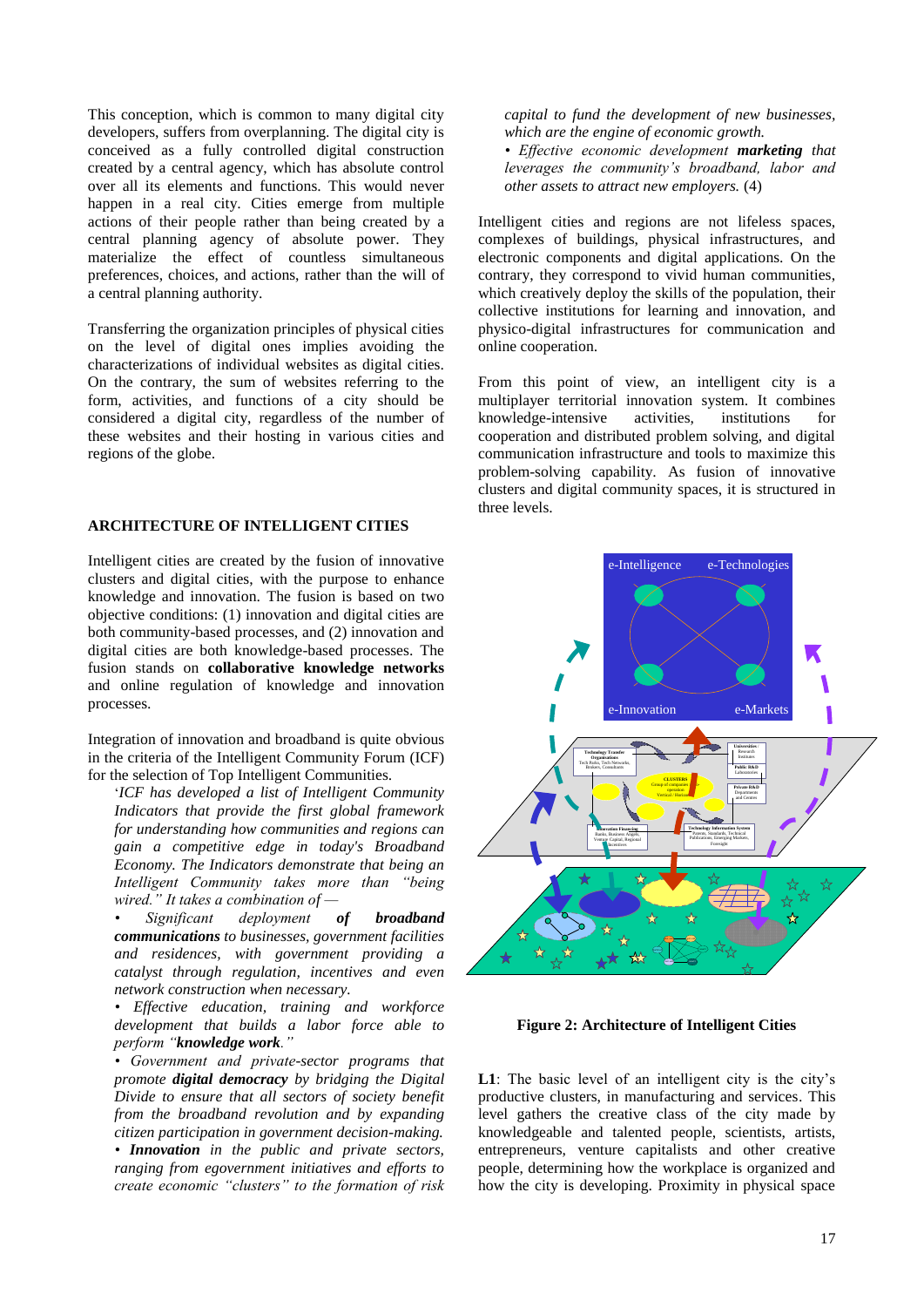is an important factor that facilitates knowledge cooperation and exchange among producers, suppliers, service providers, and knowledge workers.

**L2**: A second level is made of institutional mechanisms regulating knowledge flows and co-operation in learning and innovation. This level gathers institutions enhancing innovation: R&D, venture capital funds, technology transfer and training centers, intellectual property, spinoff incubators, technology and marketing consultants. Institutions manage intangible mechanisms of social capital and collective intelligence that guide the matching of individual capabilities and skills, and actualize the complex processes of innovation within the clusters of the city.

L3: The third level is made up by information technology and communication infrastructures, digital tools and spaces for learning and innovation. These technologies create a virtual innovation environment, based on multimedia tools, expert systems, and interactive technologies, which facilitate market and technology intelligence, technology transfer, spin-off creation, collaborative new product development, and process innovation. This is a working environment operating in close connection with innovative organizations and institutions regulating knowledge and innovation.

The three levels are integrated and work complementary to each other. Within innovative clusters, digital city applications complement knowledge networks and institutional switches regulating innovations. Four functions, which are characteristic of intelligent cities, emerge out of this integration.

# **F1: Collective strategic intelligence**

A field of innovation which has enormously profited on the information society is strategic intelligence. Digital cities may promote a particular form of strategic intelligence, 'collective strategic intelligence', in which information collection, assessment, and dissemination rely on the combined action of a group of people, a community, or a business cluster.

Collective strategic intelligence differs substantially from business intelligence, the most known form of intelligence. The latter concerns the exploitation of company information gathered from suppliers and customers; it uses data from enterprise resource planning (ERP) and customer relationship management (CRM), and applying data mining and data compilation techniques produces reports elucidating hidden aspects of the business environment and activity. Collective strategic intelligence, on the contrary, is cooperative. Data comes from a group of organizations or other actors, which disclose and share internal information. Information assessment is also collective and combines individual views and evaluations from the group members. Outcomes are more robust and provide information about wider trends and landscapes.

Cooperative digital platforms for collective strategic intelligence combine two types of applications: technology/market watch, and benchmarking. Technology watch is a systematic form of collection, analysis, understanding and diffusion of information concerning new product announcement, technologies, industrial statistics, performance indicators, market shares, price trends, etc. Data are stored into databases, portals, blogs and other digital repositories according to predefined templates. Data may focus on an industry sector or a territorial entity. Benchmarking is a form of analysis, which compares performances and drawn lessons from the best. It has proven a powerful tool of intelligence and the techniques of comparative analysis have spread out in many fields of management and policy development. Benchmarking started from companies, and has spread out to clusters, territories, and policies as well. It provides insights to any type of organization or institution, company, R&D lab, education institution, hospital, financing institution, etc. or collective subject, such as the industry sector, cluster, region, policy and strategy as well. The methodology seeks to define the range of performance variation in any field of activity, the best performance, the distance from the best, and the practices that sustain performances. Identification of best performance and the underlying best practice are the essential pillars of any form of benchmarking (see for instance, http://www.urenio.org/metaforesight/).

# **F2: Technology transfer**

Technology transfer process usually involves moving know-how from an R&D organization to a receptor organization (20). Major forms of technology transfer involve licensing, cooperative R&D, and spin-offs. *Licensing* agreements concern the transfer of intellectual property rights in order to make, use, and sell a certain product, design, or service by a party that has the right to give this permission. *Cooperative R&D* or *contract R&D* agreements are comprehensive legal agreements to share research personnel, equipment, and intellectual property in a common research objective /project. *Spin-off creation* offers a mechanism to commercialize technologies originated from a university lab, a government R&D centre or private R&D organization. It involves the creation of a new company from the parent organization, which undertakes the commercial exploitation of a technology. Types of technology transfer closer to the market also include consultancy and technical services provision, purchase of equipment, and training (21).

Digital platforms facilitating technology transfer are based on data bases of technologies and R&D results. Technologies are stored into the databases and online marketplaces of technology for license are created.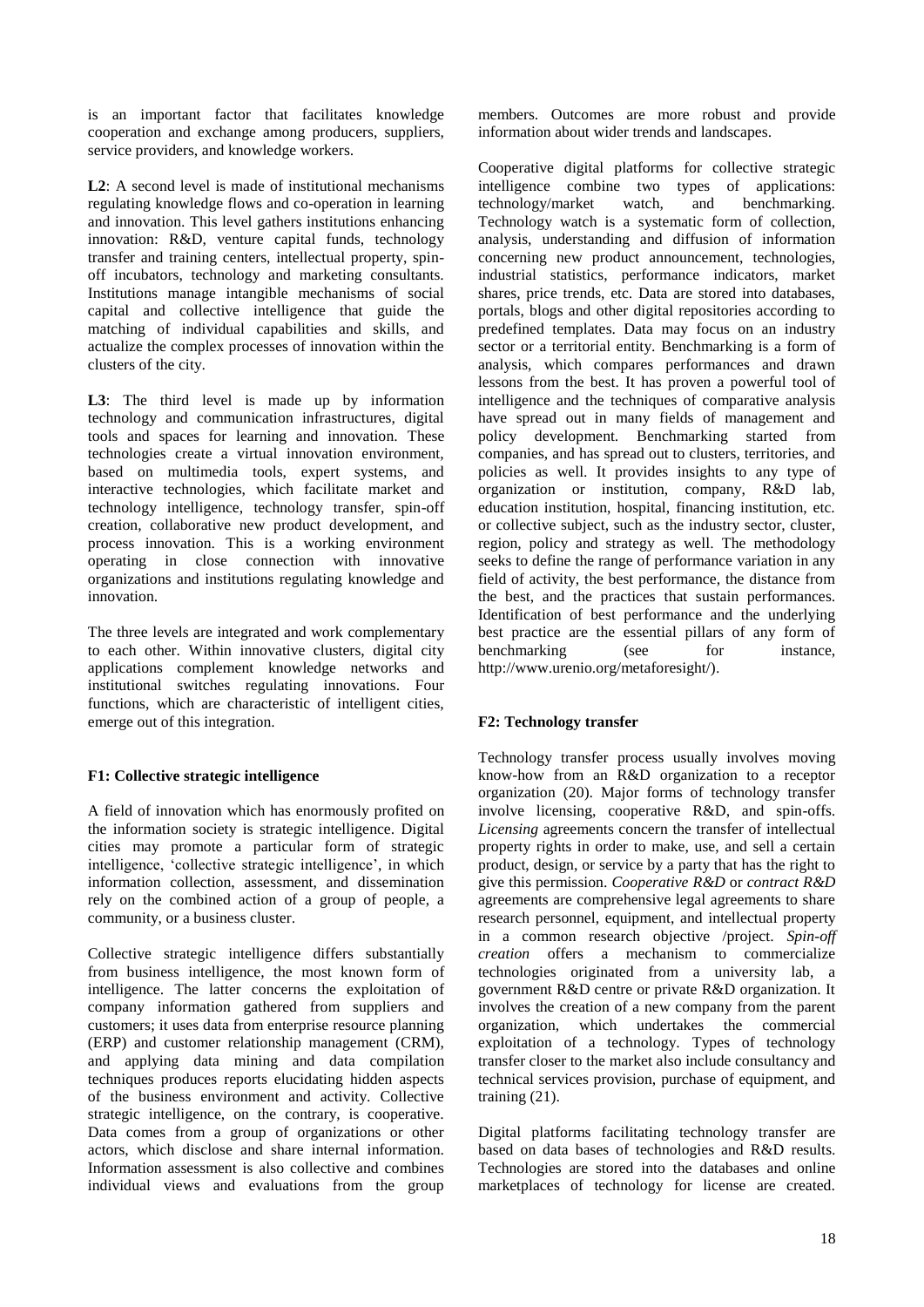Organizations offering technologies introduce their offers and the conditions of exploitation. Users may seek solutions to their technology needs, and then contact the provider. There is a fundamental difference from patent data bases, which store patent abstracts designed to protect an idea from violation. In most cases patent databases obscure the technology, making it difficult to foresee relevant applications. On the contrary technology transfer platforms seek to elucidate possible uses and application of technology in different industry sectors and activities.

Technology marketplaces are coupled with other online services related to technology transfer: consultative services assessing a portfolio of intellectual property; evaluation of better solutions to a given problem or need; legal assistance through the deal-making process. The objective is to digitalize as much as possible the practices of technology transfer enabling an online interaction and technology cooperation (see for instance the toolbox on http://www.newventuretools.net/).

# **F3: Collaborative innovation**

This newest form of innovation recognizes the critical role of communities and networks as fundamental conditions of innovation. Interactions within scientific communities bridging separate knowledge fields, complementary roles and skills along the innovation chain, information flows among suppliers, producers, and customers, are all ingredients of participatory creative processes leading to new products. Innovation is less of an individual achievement than the joint effort of a group of people working together, interacting, and sharing the same values and goals. The leading role of communities and systems in the field of innovation is acknowledged by most contemporary explanations of how innovation is produced: brokering theories, systemic theories, and tacit knowledge explanations of the innovation process.

The supply of innovation communities with digital platforms and cooperative work environments enables the formation of virtual clusters equipped with online innovation management tools, such as creativity tools, virtual customers, collaborative product design tools, market research, and marketing tools. These platforms offer collaborative environments for product development; may lead the user to problem resolution step-by-step, for instance through the stages of new product development; include advanced methodologies and tools; and learning and experimentation through simulation (see, i.e. http://www.vrc.gr:8080/npdnet/en/npd/index.html). The result is a substantial improvement of human innovation skills, because of collaboration and offering of advanced technologies and product development tools to even the most remote knowledge worker.

### **F4: Promotion of clusters and localities**

Promotion and electronic commerce is a mainstream function of digital cities. It may take multiple forms: direct marketing, attraction of people and investments, procurement and purchasing, auctions, travel, community and e-government services.

The focus is the supply chain of products and services produced by a cluster or locality. Information and knowledge networks are necessary for the functioning and optimization of the supply chain. The partners are connected by information channels and the flow of information between two partners has to be monitored to ensure the optimization of the system.

Within the supply and trade channels, digital cities have multiple added-values. Virtual spaces may facilitate, enhance, and reduce costs in all forms of transactions: logistics in the supply chain; marketing and advertising; information on policies, regulations, technical standards, and incentives; finding partners, buyers, sellers, and services (22).

The difference from individual promotion and ecommerce is that collective applications promote a cluster or locality together with its products and services. For small producers and global markets, this is an advantage. For new products in niche markets, a global market is necessary, which cannot be reached without digital tools.

Apart from the intra-functional integration among knowledge networks operating within clusters, institutions regulating learning and innovation, and digital spaces, which takes place within each of the above mentioned functions (F1, F2, F3, and F4), intelligent cities are environments for inter-functional integration also. Collective strategic intelligence is truly important for technology transfer, product innovation, and marketing. In many cases technology transfer is a precondition for product innovation. The latter depends on promotion and opening of new markets. Knowledge networks traverse innovation forms and processes, and digital spaces do the same as well.

Intelligent cities are still in their early days. To date, most applications are being developed with respect to innovative clusters and technology parks, as intelligent clusters, technology districts, and technology parks. In these islands of innovation, the innovation system is being enriched with communication infrastructure, expert systems, and knowledge management tools, creating an integrated physico-virtual innovation system. Its architecture, as described, includes three levels (physical, institutional, digital) and four functions (intelligence, technology transfer, innovation, and promotion). Within the physico-digital innovation environment, human and institutional factors predominate. Digital spaces and the online expert tools act as facilitators of human and collective intelligence.